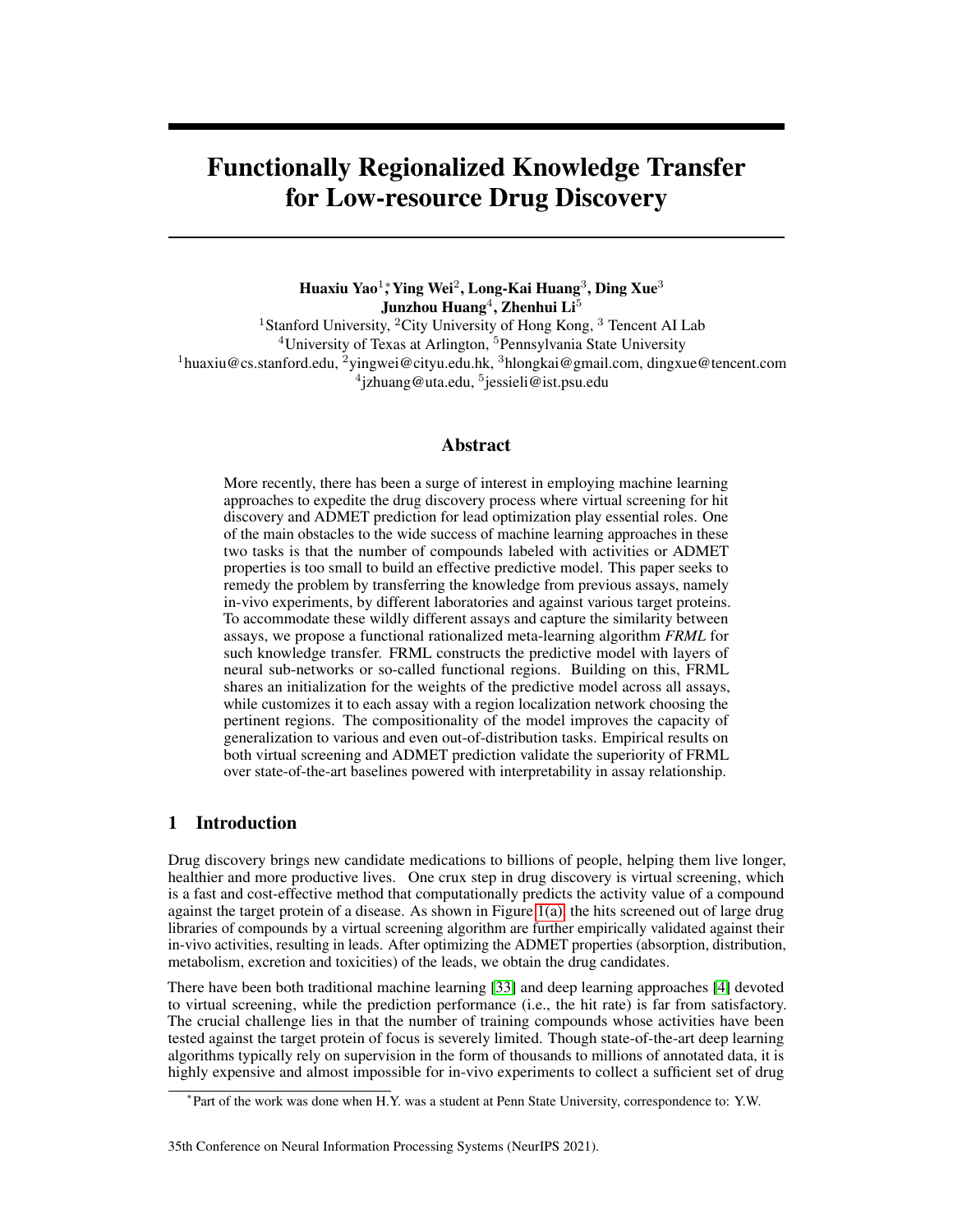compounds with activity labels. In fact, virtual screening as a computational pre-screening method is desired precisely because of the prohibitive costs of an in-vivo experiment (i.e., an assay). Fortunately, previous assays conducted by different laboratories around the world towards a wide variety of diseases with different biological target proteins together provide a rich repository for learning the interactions between a protein and a compound. For example, as COVID-19 and SARS share high amino acid sequence identity, previous assays against SARS 3CLpro and PLpro proteases contribute a lot to learning a predictive model for COVID-19 [\[16\]](#page-10-1).

We are highly motivated to transfer the knowledge of interactions from this repository to address the scarcity of labeled compounds in the assay against the target protein of our focus, which we name as the target assay for convenience. The challenges of such knowledge transfer are two-fold: (1) how to share the transferable knowledge but meanwhile accommodate the wide variance between assays, and (2) how to adequately identify the nearest neighbor assays to the target assay to reduce the risk of negative transfer. Since assays are from different institutions and against various target proteins,

<span id="page-1-0"></span>

Figure 1: (a): Workflow for discovery of drug candidates using virtual screening. (b): Distributions of activity values for 10 randomly selected assays. the compounds tested and the distribution of activity values vary a lot from assay to assay. As evidenced in Figure [1\(b\),](#page-1-0) there exists a large discrepancy between distributions of activity values for 10 randomly selected assays. The prevalent fine-tuning strategy in transfer learning [\[21\]](#page-11-1), trains a single model on previous assays and fine-tunes it to the target assay – it struggles in predicting accurately for each assay and confuses the most similar assays to the target with the others.

Gradient-based meta-learning [\[7\]](#page-10-2) has been a promising practice, which learns from previous assays an initialization for a shared predictive model and adapts the model from this initialization to each assay. while the initialization is learned so that the adapted model of each assay generalizes well on testing compounds, maintaining a shared initialization is still insufficient to handle wildly varying assays [\[37\]](#page-11-2) and pinpoint the most similar assays. Recent efforts on heterogeneous meta-learning deal with this issue by modulating the shared initialization to different assays via task embedding [\[20,](#page-10-3) [35,](#page-11-3) [37\]](#page-11-2). Instead of only differentiating initializations, motivated by compositionality and brain functional specialization in neuroscience [\[5,](#page-10-4) [26\]](#page-11-4), we aim to push ahead with distinguishing neural sub-networks, or so-called *functional regions*, each of which consists of a disparate set of parameters. This advancement brings at least the following two benefits. First, the similarity between assays is more accurately measured in a divide-and-conquer manner – only modulation for the initialization weights in those overlapping regions between two assays are considered for comparison. Second, the reduced parameter space prevents the predictive model from overfitting to a limited set of training compounds.

We name the resulting meta-learning algorithm as FRML. The predictive model of the FRML is dissected into a sequence of hierarchically organized functional regions. Provided with an assay, the contrastive assay representation network forwards the learned assay embedding to a region localization network. The region localization network locates the most relevant functional regions for the assay in a recurrent manner, to be consistent with the hierarchical organization of functional regions. In the stage of meta-training on previous assays, both the region localization network and the weights for initializations of all functional regions are jointly learned. When it comes to meta-testing, FRML quickly adapts to the target assay via easy assembly of the located regions.

We summarize our major contributions as follows. (1) We propose a novel meta-learning algorithm FRML, which pushes a step forward from differentiating initializations to differentiating neural sub-networks between tasks; (2) We demonstrate the effectiveness of FRML on not only virtual screening but also the task of ADMET prediction. (3) FRML respects the key principle of machine learning models in healthcare – it is interpretable in the relationship between assays.

# 2 Notations and Problem Definition

In this section, we define some notations and discuss our problem. In drug prediction, we consider each task  $\mathcal{T}_i$  as an assay which refers to an in-vivo experiment on a group of compounds, and all tasks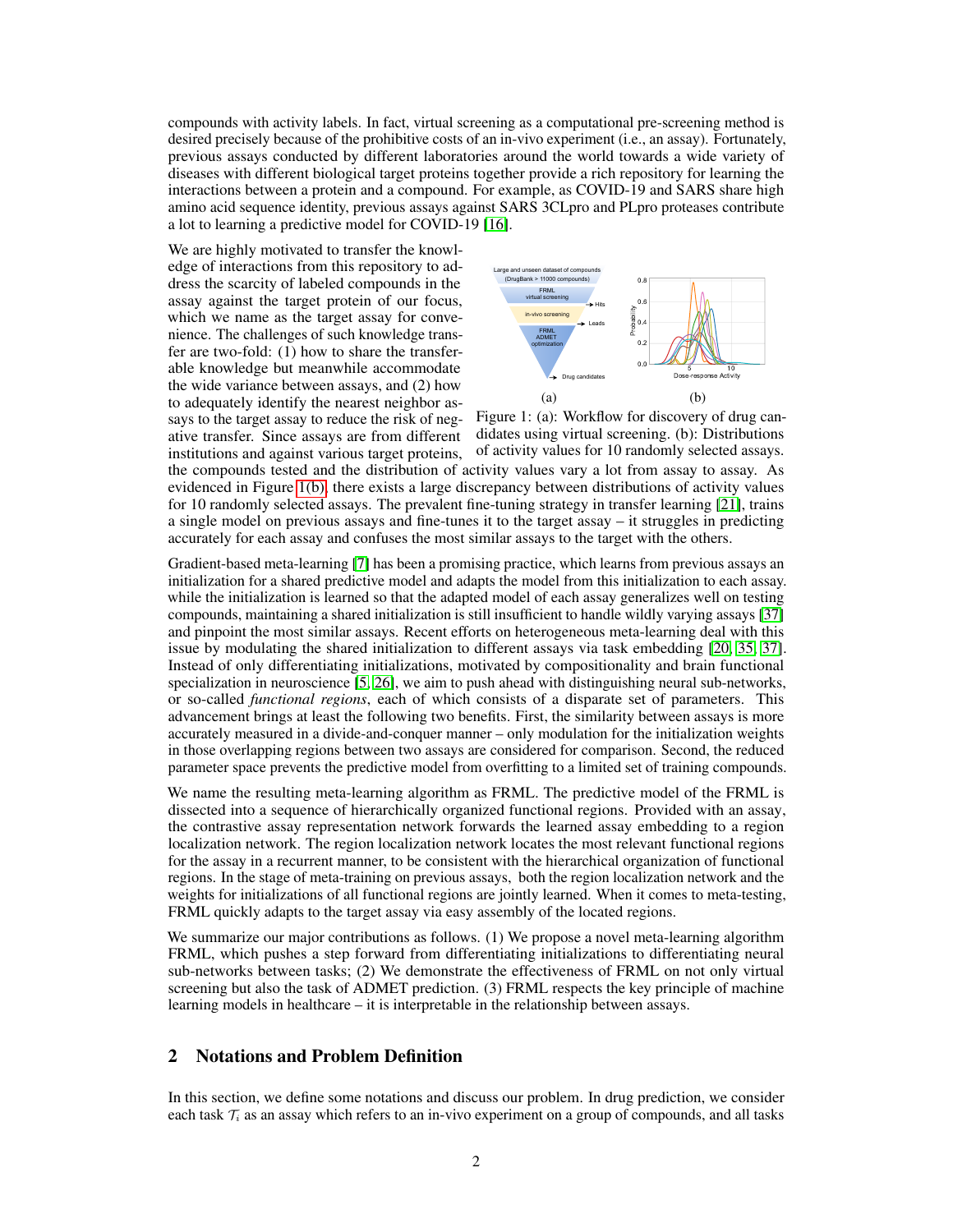are sampled from the distribution  $p(\mathcal{T})$ . Note that we use either task or assay alternatingly in the remainder of this paper. Assuming that we have N historical assays  $\{\mathcal{T}_i\}_{i=1}^N$  as meta-training assays, we aim to generalize a meta-learner from these meta-training assays and quickly adapt it to unseen target assays  $\{\mathcal{T}_t\}_{t=1}^{N_t}$  even with limited amount of annotated data. Here, we define the process of learning well-generalized meta-knowledge from the meta-training assays as the *meta-training phase* and the adaption process on the target assays as the *meta-testing phase*.

Concretely, for each task  $\mathcal{T}_i$ , a support set of training samples  $\mathcal{D}_i^s = {\mathbf{X}_i^s, \mathbf{Y}_i^s} = {\mathbf{y}_i^s, \mathbf{y}_i^s, \mathbf{y}_i^s}$ and a query set of testing samples  $\mathcal{D}_i^q = {\{\mathbf{X}_i^q, \mathbf{Y}_i^q\}} = {\{\mathbf{x}^q, \mathbf{y}^q\}_{i,j=1}^n}$  are sampled from  $\mathcal{T}_i$ , where  $n_i^s$  and  $n_i^q$  represent the number of support and query samples, respectively. Denote that the feature space is X and the label space is Y, a predictive model (a.k.a., base learner)  $f : \mathbf{x} \mapsto \hat{\mathbf{y}}$  is defined to map a sample  $x \in \mathcal{X}$  to its predicted value  $\hat{y} \in \mathcal{Y}$ . For each task  $\mathcal{T}_i$ , the base learner f is updated from the initialization  $\theta_0$  by minimizing the expected empirical loss  $\mathcal L$  on  $\mathcal D_i^s$ , i.e.,  $\min_{\theta} \mathcal L(\theta; \mathcal D_i^s)$ , resulting in the optimal parameters  $\theta_i$ . Specifically, the loss function  $\mathcal L$  is defined as mean square error (i.e.,  $\sum_{(\mathbf{x}, \mathbf{y}) \in \mathcal{D}_i^s} \|f_\theta(\mathbf{x}) - \mathbf{y}\|_2^2$ ) or cross-entropy loss (i.e.,  $-\sum_{(\mathbf{x}, \mathbf{y}) \in \mathcal{D}_i^s} \log p(\mathbf{y}|\mathbf{x}, f_\theta)$ ) for regression and classification problems, respectively. In the meta-training phase, the query sets  $\{\mathcal{D}_{i}^{q}\}_{i=1}^{N}$  of all meta-training assays are used to optimize the initialization of the base learner, so that the final initialization  $\theta_0^*$  is well-generalized.  $\bar{\theta}_0^*$  can be further adapted to each meta-testing task  $\tau_t$  via the corresponding support set  $\mathcal{D}_{t}^{s}$ . Formally, we define our problem as,

$$
\hat{\mathbf{Y}}_t^q = \arg \max_{\mathbf{Y}_t^q} p(\mathbf{Y}_t^q | \mathbf{X}_i^q, \mathcal{D}_t^s, f_{\theta_0^*}).
$$
\n(1)

The well-generalized model initial weights  $\theta_0^*$  encrypt the comprehensive knowledge learned from meta-training assays. We will detail how to learn  $\theta_0^*$  in Section [3.](#page-2-0)

## <span id="page-2-0"></span>3 Methodology

In this section, we introduce the proposed framework FRML whose overview is illustrated in Figure [2.](#page-2-1) The goal of FRML is to improve the generalization ability for a wide range of and even out-ofdistribution target assays with limited training samples via discriminating functional regions between assays. To achieve this goal, we dissect the base learner into a sequence of functional regions. Given a new assay, we propose a region localization network taking the learned assay representation as input to locate and assemble the most relevant functional regions. Subsequently, FRML can be quickly adapted to the novel assay on the assembled functional region set. In the following subsections, we will first discuss the predictive models for virtual screening and ADMET classification as the base learner and our meta-learning pipeline. Then we elaborate the details of three key components (i.e., assay representation learning, localization strategy, and region localization network).

<span id="page-2-1"></span>

Figure 2: Overview of the proposed FRML. In each assay  $\mathcal{T}_i$ , the recurrent region localization network, guided by its learned representation  $t_i$ , locates the most relevant functional regions (darker blocks) and assembles them (trace: input $\to \theta_{01}^1 \to \theta_{02}^2 \to \theta_{03}^3 \to \theta_{01}^4$ ) in the dissected base learner  $f_\theta$ .

## 3.1 Predictive Models for Drug Discovery and Gradient-based Meta-Learning

We build predictive models for virtual screening and ADMET prediction, both of which are crucial for drug discovery. The input to the predictive models is a drug compound represented by 1024 dimensional Morgan fingerprints [\[28\]](#page-11-5), i.e.,  $x \in \mathbb{R}^{1024}$ . For virtual screening, the output is the activity value of the compound against the target protein in this assay, i.e.,  $y \in \mathbb{R}$ , while the output for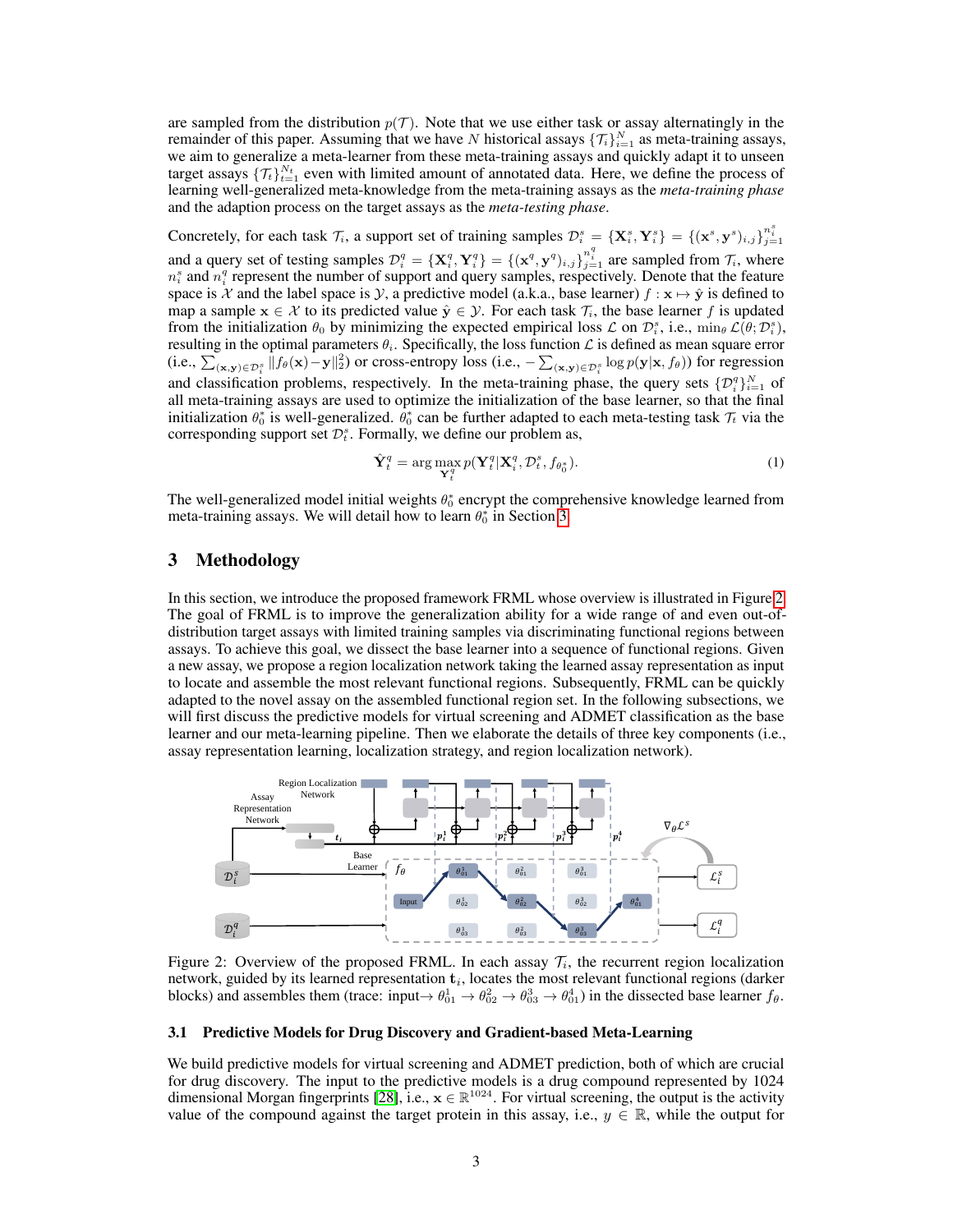ADMET prediction could be a discrete category or a real value. In our empirical study, we only consider those ADMET prediction tasks of classification, i.e.,  $y \in \mathcal{C}$ , where C denotes the set of property categories. Building on these, we construct a neural network consisting of two fully connected layers as the predictive model, which also serves as the base learner f. We denote the weights for the base learner f to be  $\theta$ .

With the base learner  $f$ , we introduce gradient-based meta-learning as the backbone meta-learning framework, which regards the initialization  $\theta_0$  for the base learner as the transferable knowledge. Apparently, it enjoys the advantage of being independent of problem types. Specifically, here we illustrate the gradient-based meta-learning by using model-agnostic meta-learning (MAML) [\[6\]](#page-10-5) as an example. In the meta-training phase, MAML obtains the assay-specific model for each assay  $\mathcal{T}_i$  by updating the parameters  $\theta$  via the support set  $\mathcal{D}_i^s$  in a few gradient steps starting from  $\theta_0$ , i.e.,

<span id="page-3-0"></span>
$$
\theta_i = \theta_0 - \alpha \nabla_{\theta} \mathcal{L}(\theta; \mathcal{D}_i^s). \tag{2}
$$

Here  $\alpha$  denotes the learning rate for assay adaptation. Though only one gradient step is presented as exemplary in Eqn. [\(2\)](#page-3-0), it is easy to extend to several gradient steps. The crux is to evaluate the adapted assay-specific model  $\theta_i$  on the query set  $\mathcal{D}_i^q$  and leverage the result as a feedback to meta-update the initializations  $\theta_0$  as,

<span id="page-3-1"></span>
$$
\theta_0 \leftarrow \theta_0 - \beta \frac{1}{N} \sum_{\mathcal{T}_i \in p(\mathcal{T})} \mathcal{L}(\theta_i; \mathcal{D}_i^q),\tag{3}
$$

where  $\beta$  is the learning rate for meta-updating. As a result of the meta-training phase, we get the well-generalized initialization  $\theta_0^*$  for the base learner. In the meta-testing phase, the specific model  $\theta_t$ for each target assay  $\mathcal{T}_t$  with the support set  $\mathcal{D}_t^s$  is achieved by a few gradient steps starting from the learned initialization  $\theta_0^*$ , i.e.,  $\theta_t = \theta_0^* - \alpha \nabla_{\theta} \mathcal{L}(\theta_0^*; \mathcal{D}_t^*)$ . Finally, the performance is evaluated on the query set  $\mathcal{D}_t^q$  of the target assay  $\mathcal{T}_t$ . Without loss of generality, we again take MAML as the backbone meta-learning framework of FRML and detail each component in the following.

#### 3.2 Contrastive Assay Representation Learning

Learning the representation of assay  $\mathcal{T}_i$  is a prerequisite to determining the functional regions that are specific to the assay. Following previous works [\[35,](#page-11-3) [37\]](#page-11-2), we represent the assay with a representation vector  $\mathbf{t}_i \in \mathbb{R}^d$  by aggregating all training samples of the support set  $\mathcal{D}_i^s = \{(\mathbf{x}^s, \mathbf{y}^s)\}_{i=1}^i$ , where an aggregator AGG is involved. The aggregator consists of a mapping function denoted as MF (e.g., recurrent network, convolutional network) that first encodes each individual sample into a dense representation vector, and a sample-level mean pooling layer to summarize all samples to generate the assay representation  $t_i$ . Note that the pooling guarantees the assay representation to be invariant of the permutation of samples. Formally, we define the aggregation process as,

<span id="page-3-3"></span>
$$
\mathbf{t}_{i} = \text{AGG}(\mathcal{D}_{i}^{s}) = \frac{1}{n_{i}^{s}} \sum_{j=1}^{n_{i}^{s}} \text{MF}(\mathcal{F}(\mathbf{x}_{i}^{j}) \oplus \mathbf{y}_{i}^{j}),
$$
\n(4)

where  $\mathcal{F}(\cdot)$  is an embedding function that transforms the input features into a low-dimensional vector. Both the embedded input features and the label are concatenated by the operator ⊕. We will provide more details on the definitions of  $\mathcal{F}(\cdot)$  and MF( $\cdot$ ) later in Section [4.](#page-5-0)

The loss function to train the parameters  $\mathcal{F}(\cdot)$  and  $\text{MF}(\cdot)$  could be Eqn. [\(3\)](#page-3-1) only. Unfortunately, it is far from enough to learn a robust assay representation: first, the gradients back-propagated through the base learner and the region localization network tend to be too small for training to work effectively; second, the assay representation and the region localization are interleaving, so that the objective in Eqn. [\(3\)](#page-3-1) takes them as a whole regardless of the accuracy for each of them. To overcome this limitation, we are motivated to impose another loss function on the assay representation network directly. The key intuition is that each set of samples in an assay provides a partial view of the assay, and the assay representation is expected to be consistent across views. This motivates the constrastive objective – different views of the same assay have similar task representations, while the representations of views from different assays should be different. Specifically, we create different views of assay  $\mathcal{T}_i$  by randomly splitting  $\mathcal{D}_i^s$  into  $n_c$  sets of size  $n_i^s/n_c$ . By defining  $c_u := ((u-1)n_i^s/n_c, \cdots, un_i^s/n_c)$ , we obtain  $n_c$  subsets of equal size, i.e.,  $\mathcal{D}_i^s = \bigcup_{u=1}^{n_c} \mathcal{O}_i^{cu}$ . We can now formulate the contrastive learning objective as follows:

<span id="page-3-2"></span>
$$
\mathcal{L}_{cl} = \sum_{i=1}^{N} \sum_{1 \le u \le v \le n_c} \left[ \log \frac{\exp \left( \Phi \left( \text{AGG}(\mathcal{O}_i^{c_v}), \text{AGG}(\mathcal{O}_i^{c_u}) \right) \right)}{\sum_{e=1}^{N} \exp \left( \Phi \left( \text{AGG}(\mathcal{O}_i^{c_v}), \text{AGG}(\mathcal{O}_e^{c_u}) \right) \right)} \right], \tag{5}
$$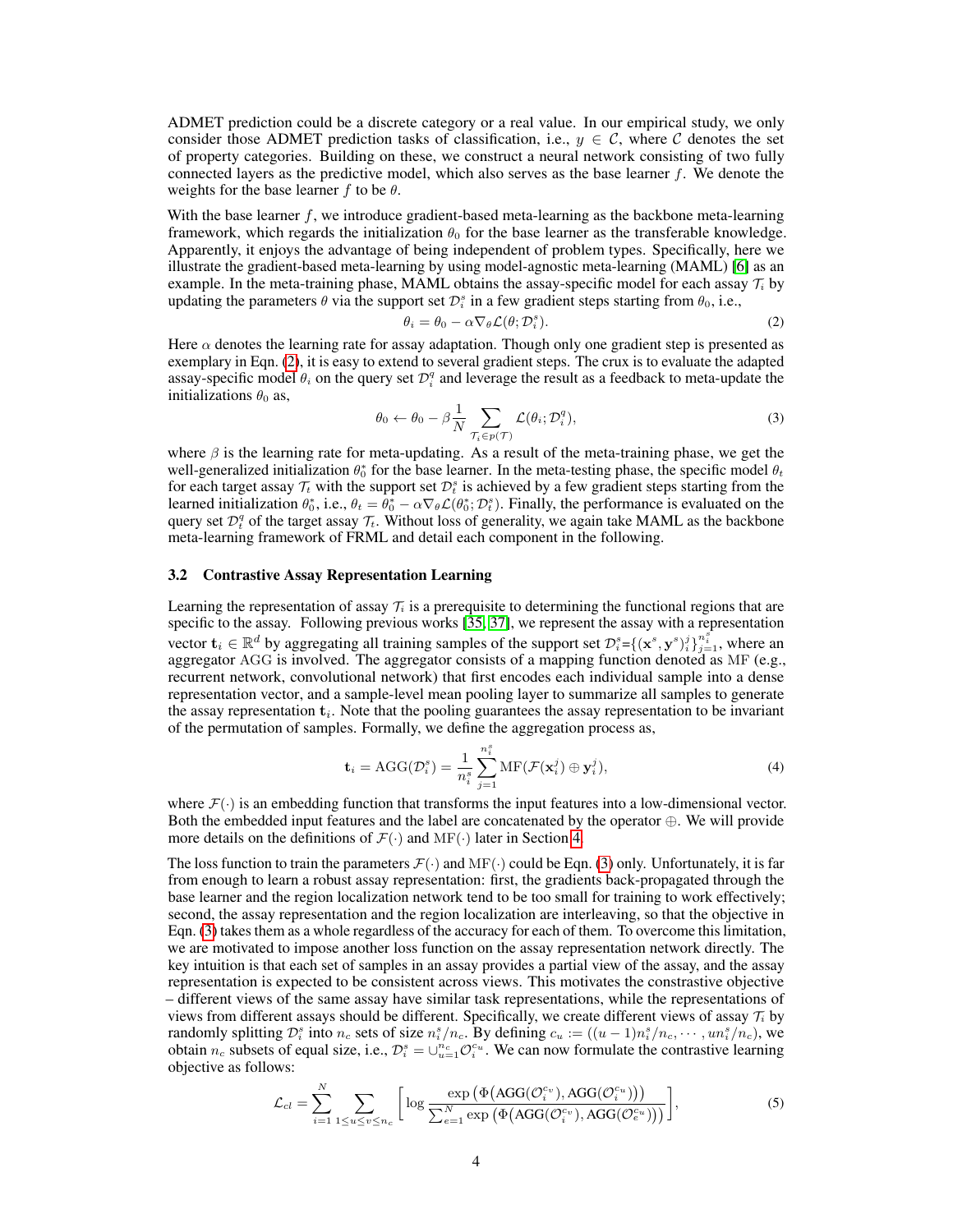where  $\Phi$  is a similarity measure function. In our experiments, we adopt the dot product, i.e.,  $\Phi(a, b) = a^T b$ . This contrastive loss function pushes the representations of different assays apart and meantime stabilizes the assay representation.

## 3.3 Localization Strategy

The assays are measured by different experimenters on different equipment, so that they are expected to have widely distributed assay representations. Given an assay with its representation, in this section, the localization strategy sets out to locate and assemble the functional regions that are specific to this assay. Before detailing the localization strategy, we first dissect the initialization  $\theta_0$ of the base learner into K functional regions. These functional regions are dissected in a layer-wise manner to maintain the hierarchical structure of the neural network. For each layer  $l$ , we denote its corresponding functional regions as  $\theta_0^l = \{\theta_{0m^l}^l\}_{m^l=0}^M$ , where  $M^l$  represents the total number of functional regions in the *l*-th layer and  $\sum_l M^l = K$ .

Following the hierarchical representation in neural networks, we locate and assemble these functional regions in a hierarchical manner – each functional region at layer  $l + 1$  receives signals from the functional regions at layer *l*. For each assay  $\mathcal{T}_i$ , denoting the representation of functional region  $m^l$  in layer *l* as  $h_i^{m^l}$ , we define the representation of functional region  $m^{l+1}$  in layer  $l + 1$  to be:

$$
\mathbf{h}_{i}^{m^{l+1}} = f^{m^{l+1}} \left( \sum_{m^{l}=1}^{M^{l}} p_{i}^{m^{l} \rightarrow m^{l+1}} \mathbf{h}_{i}^{m^{l}} \right), \sum_{m^{l}=1}^{M^{l}} p_{i}^{m^{l} \rightarrow m^{l+1}} = 1, \tag{6}
$$

where  $f^{m^{l+1}}(\cdot)$  represents the mapping function for functional region  $m^{l+1}$ .  $p_i^{m^l \to m^{l+1}}$  defined as the probability of functional region  $m^l$  being assembled to  $m^{l+1}$  is crucial; a value of  $p_i^{m^l \to m^{l+1}} = 1$ suggests that functional region  $m<sup>l</sup>$  should be included for assay  $\mathcal{T}_i$ . Obviously, the probability  $p_i^{m^l \to m^{l+1}}$  varies from assay to assay, so that we model it as a function of the representation  $\mathbf{t}_i$ , i.e.,

$$
p_i^{m^l \to m^{l+1}} = \text{RG}(\mathbf{t}_i),\tag{7}
$$

where  $RG(\cdot)$  represents the region localization network we detail in the next subsection.

#### 3.4 Region Localization Network

An ideal region localization network is expected to satisfy two criteria, including high representational capacity and consistency with the hierarchical structure behind functional regions. To meet the criteria, we propose a recurrent region localization network, where a recurrent neural network (GRU as exemplary) is used. The input to the recurrent neural network at step  $l + 1$  is the combination of assay representation  $t_i$  and the assembly probabilistic set  $p_i^l$  of layer *l*, where  $p_i^l = \{p_i^{m^{l-1} \to m^l} | m^{l-1} \in$  $[1, M^{l-1}], m^l \in [1, M^l]$ . Consequently, the hidden representation at step  $l + 1$  is,

<span id="page-4-1"></span><span id="page-4-0"></span>
$$
\tilde{\mathbf{r}}_i^{l+1} = \text{GRU}(\mathbf{t}_i \oplus \mathbf{p}_i^l; \mathbf{r}_i^l) \mathbf{W}_f + \mathbf{b}_f, \tag{8}
$$

where  $\mathbf{W}_f \in \mathbb{R}^{d' \times M^l M^{l+1}}$  and  $\mathbf{b}_f \in \mathbb{R}^{1 \times M^l M^{l+1}}$  are learnable parameters and  $\tilde{\mathbf{r}}_i^{l+1} =$  ${\lbrace \tilde{r_i}^{m^l \rightarrow m^{l+1}} | m^l \in [1, M^l], m^{l+1} \in [1, M^{l+1}]\rbrace} \in \mathbb{R}^{1 \times M^l M^{l+1}}$ . The hidden representations at step  $l + 1$ , in return, determine the assembly probability at layer  $l + 1$ . Note that the assembly probability is expected to be as close to the bounds of its range  $(0, 1)$  as possible, so that only the most pertinent functional regions are located. To this end, we apply the Gumbel-softmax estimator [\[10,](#page-10-6) [18\]](#page-10-7) which models the categorical distribution to  $\tilde{\mathbf{r}}_i$ , i.e.,

$$
p_i^{m^l \to m^{l+1}} = \frac{\exp((\tilde{r}_i^{m^l \to m^{l+1}} + q_i^{m^l \to m^{l+1}})/\tau)}{\sum_{s^l=1}^{M^l} \exp((\tilde{r}_i^{s^l \to m^{l+1}} + q_i^{s^l \to m^{l+1}})/\tau)},
$$
\n(9)

where  $\tau$  is the temperature and  $q_i^{m^l \to m^{l+1}}$  is sampled from the Gumbel distribution, i.e.,  $q_i^{m^l \to m^{l+1}} \sim$  $Gumbel(0, 1)$ .

Combining the meta-learning loss in Eqn. [\(3\)](#page-3-1) and the contrastive loss in Eqn. [\(5\)](#page-3-2), we arrive at the overall objective function of FRML defined as:

$$
\min_{\Theta} \mathcal{L}_{all} = \min_{\Theta} \sum_{\mathcal{T}_i \in p(\mathcal{T})} \mathcal{L} + \lambda \mathcal{L}_{cl},\tag{10}
$$

where the hyperparameter  $\lambda$  balances between two losses and  $\Theta$  represents all learnable parameters. For better understanding of our framework, we show the meta-training process in Algorithm [1](#page-5-1) and the meta-testing process in Appendix A.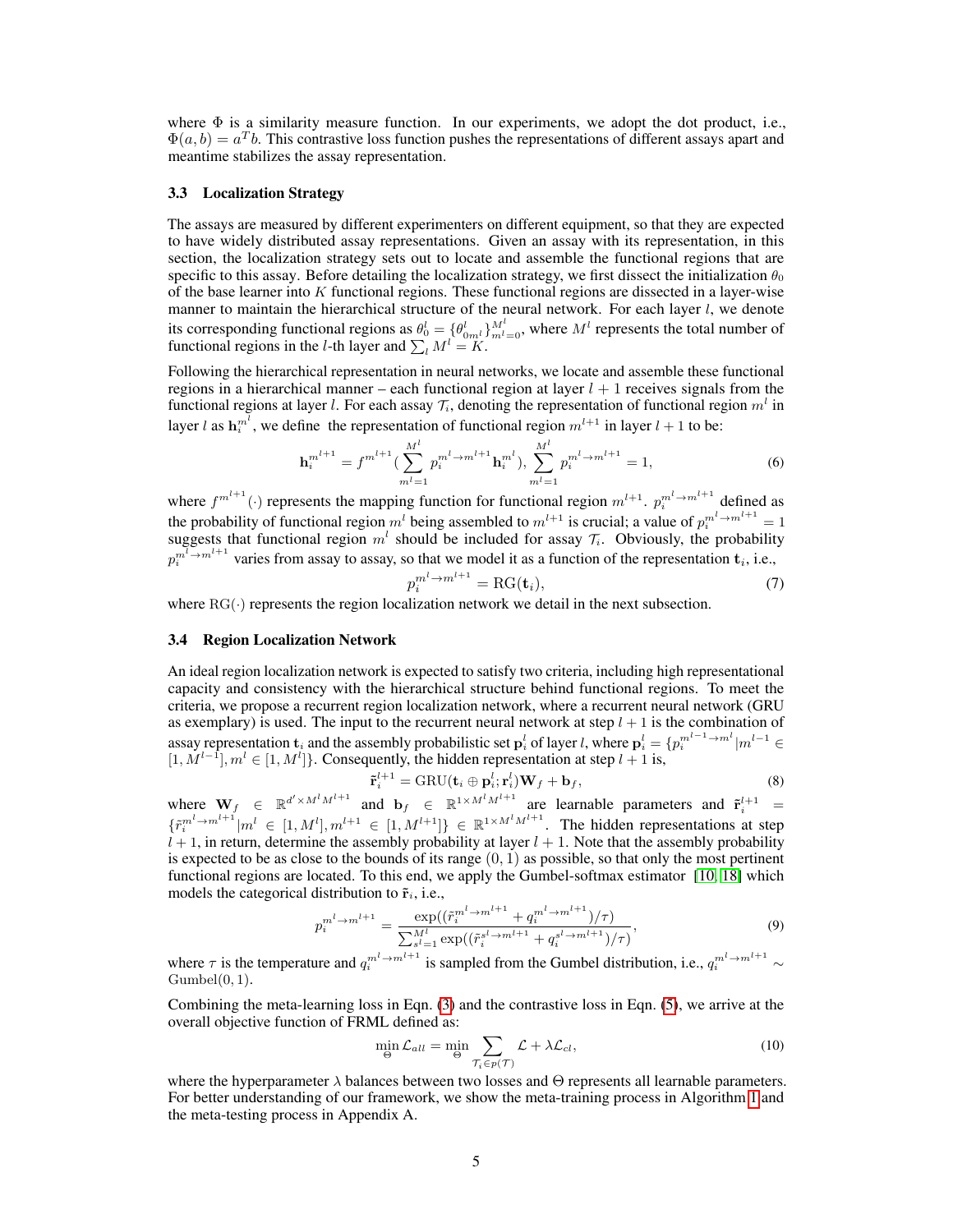<span id="page-5-1"></span>Algorithm 1 Meta-training Process of FRML

```
Require: \{M^1, \ldots, M^L\}: # of functional regions of each layer; \alpha, \beta: learning rates; \lambda_1, \lambda_2: item
factors in loss
```
- 1: Randomly initialize Θ
- 2: while not done do
- 3: Sample a batch of assays from  $p(\mathcal{T})$
- 4: for all  $\mathcal{T}_i$  do
- 5: Sample  $\mathcal{D}_i^s$ ,  $\mathcal{D}_i^q$  from  $\mathcal{T}_i$
- 6: Get assay representation  $t_i$  in Eqn. [\(4\)](#page-3-3) and the reconstruction loss  $\mathcal{L}_{cl}$  via Eqn. [\(5\)](#page-3-2)
- 7: Use Eqn. [\(8\)](#page-4-0) to compute  $\{\tilde{\mathbf{r}}_i^1, \dots, \tilde{\mathbf{r}}_i^L\}$
- 8: Calculate  $\{p_i^1, \ldots, p_i^L\}$  by Eqn. [\(9\)](#page-4-1) and get the assembled trace across functional regions
- 9: Use gradient descent to update parameters based on the learned trace:  $\theta_i = \theta_0 \alpha \nabla_{\theta} \mathcal{L}(\theta; \mathcal{D}_i^s)$ 10: end for
- 
- 11: Update  $\Theta \leftarrow \Theta \beta \frac{1}{N} \nabla_{\Theta} \sum_{\mathcal{T}_i \in p(\mathcal{T})} \mathcal{L}(\theta_i; \mathcal{D}_i^q) + \lambda \mathcal{L}_{cl}(\mathcal{D}_i^s)$
- 12: end while

# <span id="page-5-0"></span>4 Experiments

In this section, we empirically evaluate the effectiveness of FRML on two diverse drug discovery tasks: drug activity prediction and ADMET property prediction. We consider comparison of the proposed FRML with three categories of baselines. The first category simply using base learner without assay adaptation, including FC-Individual and FC-All. The second category is knowledge transfer with assay adaptation: Fine-tuning, MAML [\[6\]](#page-10-5), ANIL [\[24\]](#page-11-6), ANIL++ [\[3\]](#page-10-8). In the second category of methods, we also compared FRML with Prototypical Network (ProtoNet) [\[31\]](#page-11-7) and Matching Network (MatchingNet) [\[34\]](#page-11-8) for classification tasks, i.e., ADMET property prediction. The last category is heterogeneous meta-learning methods, including MMAML [\[35\]](#page-11-3), HSML [\[37\]](#page-11-2), ARML [\[38\]](#page-11-9). Detailed descriptions of all baselines are provided in Appendix B and the detailed hyperparameters for both applications are listed in Appendix D.

### 4.1 Drug Activity Prediction

#### 4.1.1 Dataset Description

For drug activity prediction, we use the dose-response activity assays from ChEMBL[\[1\]](#page-10-9), where 4,276 assays are selected in this problem. Here, we randomly sample 100 assays as the meta-testing set, 76 assays as the meta-validation set, and the rest of assays for meta-training. The random splitting is repeated four times to construct four assay groups, named Assay Group I, II, III, IV, respectively. A few support and query drug compounds are available for each assay. In terms of the features for each drug compound, we use 1,024-dimensional Moragn fingerprint implemented in RDKit [\[12\]](#page-10-10). For each assay  $\mathcal{T}_i$ , we calculated the coefficient of determination  $(R^2)$  between the predicted value  $\hat{\mathbf{Y}}_i^q$  and the ground truth value  $Y_i^q$ . The median and mean  $R^2$  values of all meta-testing assays are reported. We adopt another widely used metric for evaluating whether a virtual screening model is usable in practice, i.e., the number of assays with  $R^2 > 0.3$ . More detailed information and data statistics are summarized in Appendix C.1.

#### 4.1.2 Overall Performance

The performance of FRML and the baselines are reported in Table [1.](#page-6-0) In this experiment, FRML incorporates ANIL and ANIL++, while all other heterogeneous meta-learning algorithms (e.g., MMAML) incorporate ANIL. Note that ANIL++ is modified from ANIL to improve stability. From the results in Table [1,](#page-6-0) we obtain the key observations: (1) The performance of FC-Individual is inferior to that of other methods, indicates that involving the data from source assays benefits the performance; (2) Gradient-based meta-learning methods (MAML, ANIL, ANIL++, heterogeneous methods, and FRML) achieve significantly better performance than Fine-tuning, corrugating our motivation that Fine-tuning may confuse the most similar assays to the target with the others; (3) In most cases, heterogeneous methods (MMAML-ANIL, HSML-ANIL, ARML-ANIL, FRML-ANIL) achieve better performance than homogeneous meta-learning models, showing the effectiveness of integrating assay-specific knowledge transfer; (4) Our proposed FRML-ANIL++ achieves the best per-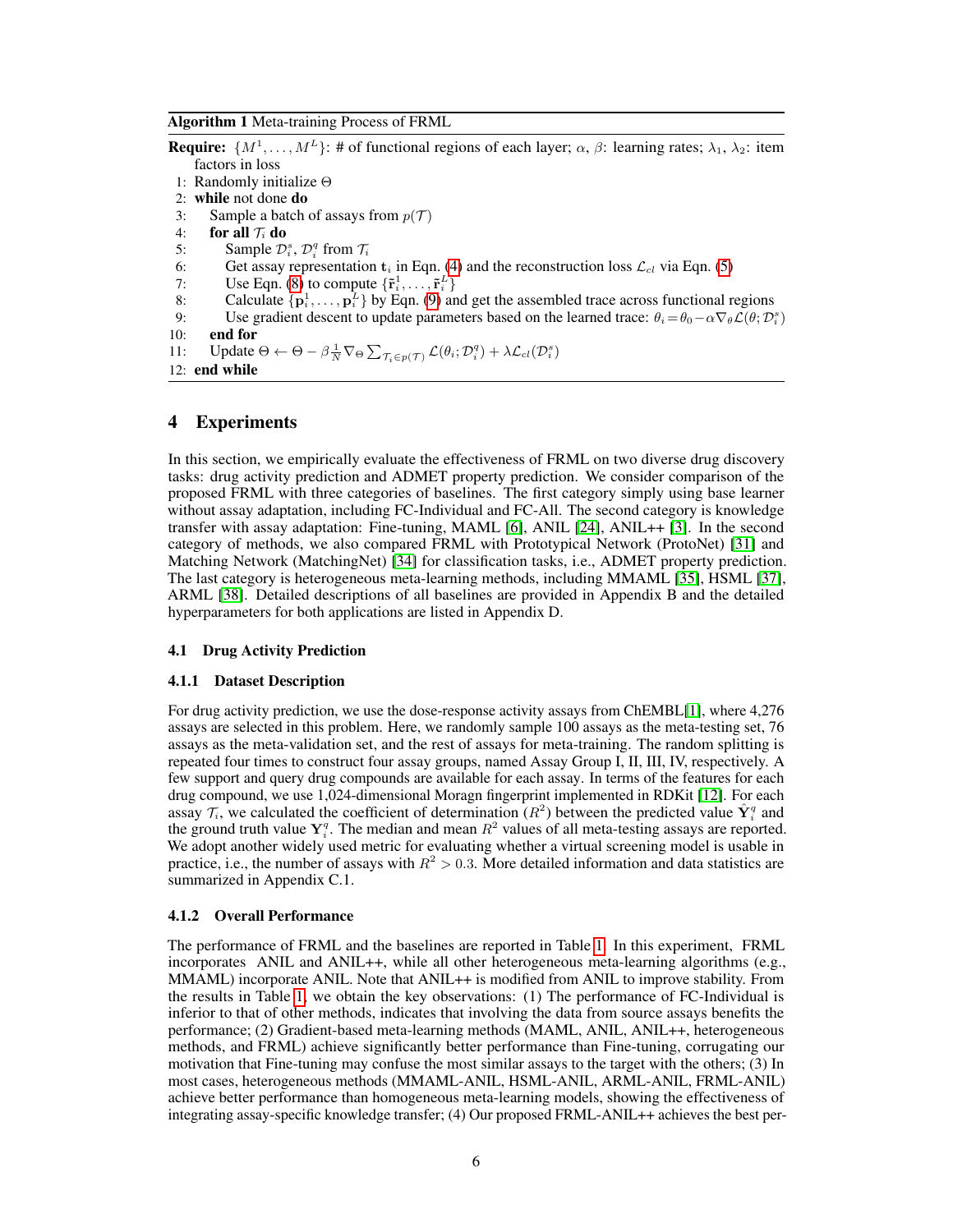| Model                               | Assay Group I |       | Assay Group II |       |       | Assay Group III  |             |       | Assay Group IV   |             |       |                  |
|-------------------------------------|---------------|-------|----------------|-------|-------|------------------|-------------|-------|------------------|-------------|-------|------------------|
|                                     | Mean          | Med.  | $R^2 > 0.3$    | Mean  |       | Med. $R^2 > 0.3$ | Mean        |       | Med. $R^2 > 0.3$ | Mean        |       | Med. $R^2 > 0.3$ |
| FC-Individual                       | 0.141         | 0.064 | 16             | 0.114 | 0.060 | 10               | 0.112       | 0.046 | 10               | 0.118       | 0.047 | 10               |
| FC-All                              | 0.228         | 0.131 | 30             | 0.187 | 0.103 | 23               | 0.199       | 0.103 | 28               | 0.252       | 0.160 | 35               |
| Fine-tuning                         | 0.251         | 0.166 | 37             | 0.197 | 0.124 | 24               | 0.219       | 0.121 | 31               | 0.266       | 0.194 | 37               |
| MAML.                               | 0.291         | 0.182 | 38             | 0.232 | 0.158 | 29               | 0.265       | 0.191 | 36               | 0.302       | 0.256 | 46               |
| ANIL                                | 0.299         | 0.184 | 41             | 0.226 | 0.143 | 30               | 0.268       | 0.199 | 37               | 0.304       | 0.282 | 48               |
| $ANII++$                            | 0.367         | 0.299 | 50             | 0.315 | 0.252 | 43               | 0.335       | 0.289 | 48               | 0.362       | 0.324 | 51               |
| MMAML-ANIL                          | 0.292         | 0.205 | 42             | 0.231 | 0.154 | 31               | 0.276       | 0.187 | 37               | 0.308       | 0.260 | 46               |
| HSML-ANIL                           | 0.295         | 0.192 | 41             | 0.234 | 0.145 | 34               | 0.277       | 0.196 | 35               | 0.306       | 0.254 | 47               |
| ARML-ANIL                           | 0.299         | 0.204 | 43             | 0.233 | 0.159 | 32               | 0.270       | 0.191 | 39               | 0.311       | 0.267 | 46               |
| <b>FRML-ANIL (ours)</b>             | 0.310         | 0.226 | 44             | 0.237 | 0.162 | 35               | 0.285       | 0.207 | 40               | 0.322       | 0.287 | 49               |
| FRML-ANIL++ (ours) $ 0.375 \t0.328$ |               |       | 52             | 0.327 | 0.311 | 51               | 0.345 0.315 |       | 51               | 0.372 0.349 |       | 56               |

<span id="page-6-0"></span>Table 1: Performance of drug activity prediction (Measured by mean  $R^2$ , median  $R^2$  and  $\#R^2 > 0.3$ ).

Table 2: Ablation study on drug activity prediction.

<span id="page-6-1"></span>

| Model                              | Assay Group I |       | Assay Group II |             | Assay Group III |                  | Assay Group IV |       |                  |             |       |                  |
|------------------------------------|---------------|-------|----------------|-------------|-----------------|------------------|----------------|-------|------------------|-------------|-------|------------------|
|                                    | Mean          | Med.  | $R^2 > 0.3$    | Mean        |                 | Med. $R^2 > 0.3$ | Mean           |       | Med. $R^2 > 0.3$ | Mean        |       | Med. $R^2 > 0.3$ |
| $ANII + +$                         | 0.367         | 0.299 | 50             | 0.315       | 0.252           | 43               | 0.335          | 0.289 | 48               | 0.362       | 0.324 | 51               |
| Ablation I (w/o cl)                | 0.371         | 0.315 | 51             | 0.318       | 0.263           | 45               | 0.338          | 0.305 | 49               | 0.368       | 0.338 | 54               |
| Ablation III (w/o localization)    | 0.369         | 0.301 | 50             | 0.317       | 0.263           | 47               | 0.336          | 0.291 | 49               | 0.368       | 0.329 | 53               |
| Ablation II (RNN $\rightarrow$ FC) | 0.372         | 0.303 | 52             | 0.326       | 0.299           | 50               | 0.341          | 0.306 | 50               | 0.367       | 0.333 | 53               |
| FRML-ANIL++ (ours)                 | 0.375 0.328   |       | 52             | 0.327 0.311 |                 | 51               | 0.345 0.315    |       | 51               | 0.372 0.349 |       | 56               |

formance in all four assay groups. This possibly results from that differentiating neural sub-networks reduces the parameter space, which improves the generalization capability and further benefits the performance. Besides, integrating FRML with ANIL also achieves consistent improvements, showing its compatibility with different backbone meta-learning models.

## 4.1.3 Ablation Study

To further show the effectiveness of the proposed modules in FRML, we conduct comprehensive ablation studies by comparing FRML with three ablation models described as follows. First, we consider an ablation model (**Ablation I** ( $w/o$  cl)) with the contrastive loss removed. Second, we design Ablation II (w/o localization) to show that the improvements of FRML is caused by knowledge localization rather than increasing the capacity of baseline. Third, we change the recurrent structure to a plain localization network and propose Ablation III (RNN->FC), where fully connected layers with softmax are utilized to learn the assembly probability set  $\{p_i^1, \ldots, p_i^L\}$ .

We evaluate the ablation models on all four assay groups and report the performance in Table [2.](#page-6-1) Note that FRML is also included in comparison. From the results in the table, we have the following three findings: (1) removing the contrastive loss hurts the performance, which indicates the effectiveness of the contrastive loss in learning well-differentiated assay representations; (2) the superiority of FRML over abalation II demonstrates that the improvements stem from efficient knowledge structuring rather than larger model capacity; (3) compared to the plain localization network, the performance gain of recurrent region localization network demonstrates its superiority by predicting the assembly probability in a hierarchical way.

#### 4.1.4 Analysis

Effect of the Number of Functional Regions. We analyze the effect of the number of functional regions and illustrate the results in Figure [3\(a\).](#page-6-2) In this figure, we observe that (1) if the number of functional regions is too small (e.g. 1), it may be insufficient to capture the structures across assays. (2) when we continually increase the number of functional regions, the results keep stable or even slightly decrease, which are consistent with our find-

<span id="page-6-2"></span>

Figure 3: (a): Num. of functional regions w.r.t. the mean  $R^2$  on Assay Group I, II, III, IV. (b): Performance w.r.t. support set ratio on Assay Group I.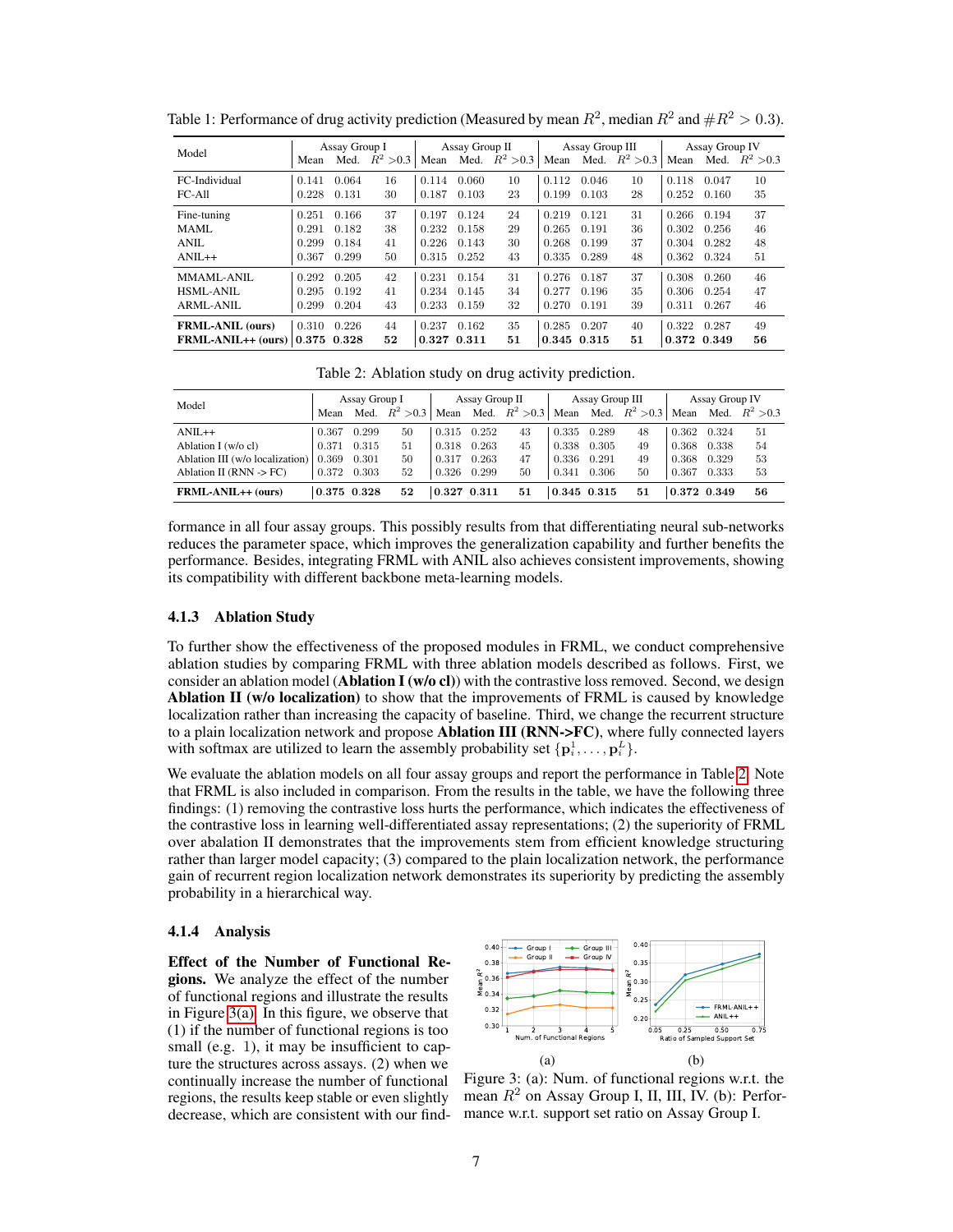ings that the gains of FRML arise out of the effective knowledge structuring instead of the increase of the model capacity.

Besides, we also conduct an experiment using a dif- Table 3: Performance of FRML with differferent number of functional regions in each layer. Here, we use two functional blocks in layer one and four functional blocks in layer two. The results are reported in Table [3.](#page-7-0) We observe that the performance is slightly worse than the strategy of using three layers for each layer. One potential reason is that the Morgan fingerprint features have covered enough lowlevel features, and it might be more useful to add more functional blocks in the first layer.

<span id="page-7-0"></span>ent knowledge blocks in each layer on drug activity prediction. (2, 4) represents that we use 2 blocks in layer 1 and 4 blocks in layer 2. G-I represents group I. Mean  $R^2$  is reported.

| # of Blocks   G-I G-II G-III G-IV                                      |  |  |
|------------------------------------------------------------------------|--|--|
| $(2, 4)$ $\begin{array}{ l} 0.369 & 0.324 & 0.344 & 0.367 \end{array}$ |  |  |
| $(3, 3)$   0.375 0.327 0.345 0.372                                     |  |  |

## Effect of the Ratio of the Support set. In order to

show the superiority of FRML under different ratios of the support set, we analyze the performance w.r.t. the support set ratio and show the results in Figure [3\(b\).](#page-6-2) When we down-sample the support set to contain 5%, 25%, and 50% of all compounds in an assay, FRML consistently achieves better performance than the most competitive baseline ANIL++. This marks the capability of FRML in handling the data scarcity problem in healthcare.

Analysis of Localization Strategy. We further analyze the localization strategy, where the assembled traces of six randomly selected meta-testing assays from Group II are illustrated in Figure [4\(](#page-7-1)a)-(f) and their corresponding biological properties are reported in the right table of Figure [4.](#page-7-1) Here, we observe that the six assays are mainly located in three different traces. Besides, assays 1640791, 701282, 1639959, 302952 activate the same trace  $1\rightarrow 21$ . The trace groups are consistent with their biological properties reported in the table. First, assays 1640791 and 701282 are both cell-based functional assays targeting GPCRs by evaluating the antagonistic activity of compounds to their downstream cAMP pathway. 1639959 and 302952 are both cell-based functional assay of membrane transporters. All four assays are targeting membrane proteins (receptors or transporters). Thus, they share the first layer but select different traces in the second layer. Second, different from the above four assays, assays 147797 and 1520 choose a completely different path since they are single protein assays that directly evaluate the effect of compounds to their protein targets. The consistency of localization results and biological properties further verify the effectiveness of FRML for distinguishing different domains via localization strategy.

<span id="page-7-1"></span>

Figure 4: Left Figure (a)-(f) show the located traces from six meta-testing assays of Group II, where their corresponding biological information are reported in the right table. Darker blocks and blue links represent located functional regions and assembled links, respectively.

#### 4.2 ADMET Property Prediction

#### 4.2.1 Dataset Description & Evaluation Metric

Besides the drug activity prediction, we further evaluate FRML on ADMET property prediction. The AMDET Prediction problem is constructed by combining 4 benchmark datasets from the MoleculeNet [\[36\]](#page-11-10) with biophysiology and physiology targets. The 4 datasets are MUV [\[29\]](#page-11-11), SIDER [\[11\]](#page-10-11), Tox21 and ToxCast [\[27\]](#page-11-12). Each property prediction is a binary classification task. All the properties from MUV, SIDER, Tox21, and 22 properties form ToxCast are involved in the experiment, resulting in 68 tasks. We randomly sample 42 tasks for meta-training and use the remaining 26 tasks for meta-testing. Considering the data balance, for each tasks, we randomly sample only partial instances from the majority category to match the size of minority data, together with all the minority data, to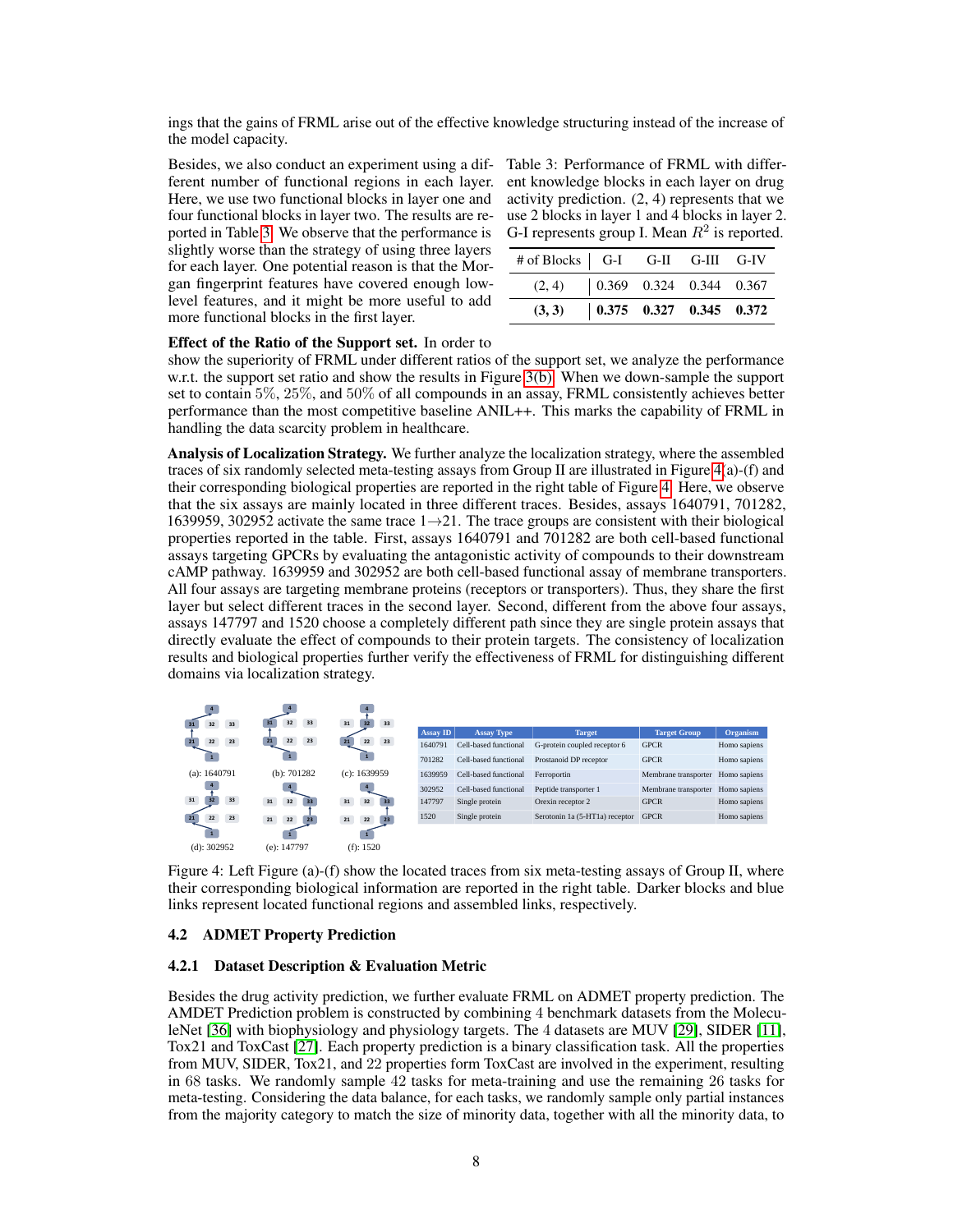| Model                   | <b>SIDER</b>                           | T <sub>ox</sub> 21                     | <b>MUV</b>                             | <b>ToxCast</b>                         |
|-------------------------|----------------------------------------|----------------------------------------|----------------------------------------|----------------------------------------|
| FC-Individual<br>FC-All | $52.12 + 0.81\%$<br>$67.13 \pm 0.89\%$ | $51.25 + 0.37\%$<br>$68.63 \pm 0.84\%$ | $52.91 + 0.67\%$<br>$55.04 \pm 1.06\%$ | $62.75 + 1.27\%$<br>$70.82 \pm 1.61\%$ |
|                         |                                        |                                        |                                        |                                        |
| Fine-tuning             | $67.60 \pm 0.89\%$                     | $68.84 + 0.84\%$                       | $55.41 + 1.05\%$                       | $71.04 + 1.59\%$                       |
| MAML.                   | $67.69 + 0.81\%$                       | $69.12 + 0.84\%$                       | $56.66 \pm 1.09\%$                     | $72.53 \pm 1.64\%$                     |
| ProtoNet                | $68.03 \pm 1.16\%$                     | $69.29 + 1.30\%$                       | $55.19 + 1.18\%$                       | $72.10 + 1.52\%$                       |
| MatchingNet             | $66.69 \pm 1.04\%$                     | $68.72 + 1.04\%$                       | $55.15 + 1.07\%$                       | $71.39 + 1.33\%$                       |
| ANIL                    | $67.92 \pm 0.89\%$                     | $69.81 \pm 0.85\%$                     | $55.13 \pm 1.22\%$                     | $72.09 \pm 1.78\%$                     |
| $ANIL++$                | $68.04 \pm 0.86\%$                     | $68.94 \pm 0.92\%$                     | $56.95 \pm 1.13\%$                     | $72.66 \pm 1.67\%$                     |
| MMAML-ANIL              | $68.57 \pm 0.82\%$                     | $69.86 + 0.90\%$                       | $58.06 + 1.21\%$                       | $72.10 + 1.55\%$                       |
| HSML-ANIL               | $69.15 \pm 0.87\%$                     | $69.98 \pm 0.88\%$                     | $57.94 \pm 1.18\%$                     | $71.73 \pm 1.46\%$                     |
| ARML-ANIL               | $68.94 \pm 0.84\%$                     | $70.07 \pm 0.91\%$                     | $58.99 \pm 1.16\%$                     | $72.08 \pm 1.56\%$                     |
| <b>FRML-ANIL (ours)</b> | $69.89 \pm 0.87\%$                     | $70.85 \pm 0.85\%$                     | $59.94 \pm 1.00\%$                     | $73.56 \pm 1.58\%$                     |
| $FRML-ANIL++ (ours)$    | $70.01 \pm 0.86\%$                     | $71.07 \pm 0.91\%$                     | 60.66 $\pm$ 1.09%                      | $74.02 \pm 1.57\%$                     |

<span id="page-8-0"></span>Table 4: Performance of ADEMT property prediction (averaged accuracy with 95% confidence interval are reported).

form the task dataset. In this experiment, following the conventional few-shot learning protocol [\[7\]](#page-10-2), we apply 2-way classification with 5-shot support samples for each task. The details of the dataset descriptions are available in Appendix C.2. As for the model performance, it is measured by averaged classification accuracy.

## 4.2.2 Results

We report the performance of FRML and the baselines in Table [4.](#page-8-0) Similar findings to that of drug activity prediction experiments are observed. Therefore, we again confirm the effectiveness and importance of integrating task-specific knowledge transfer in the proposed FRML. A specific finding is that: all heterogeneous meta-learning models and FRML obtain higher gain of performance on MUV than on the three datasets. In particular, FRML achieves significant performance improvement on MUV dataset. This may be caused by the category difference of MUV from the other three datasets which we will detail in the next subsection. Besides, we conduct similar ablation studies to those for drug activity prediction and report the results in Table [5.](#page-8-1) Similar results are observed, again demostrating the effectiveness of FRML in differentiating different properties.

<span id="page-8-1"></span>Table 5: Ablation study of ADEMT property prediction (averaged accuracy with 95% confidence interval are reported).

| Model                          | <b>SIDER</b>       | Tox21              | <b>MUV</b>                                                                                          | ToxCast            |
|--------------------------------|--------------------|--------------------|-----------------------------------------------------------------------------------------------------|--------------------|
| $ANIL++$                       | $68.04 \pm 0.86\%$ | $68.94 \pm 0.92\%$ | $56.95 \pm 1.13\%$                                                                                  | $72.66 \pm 1.67\%$ |
| Ablation I ( $w/o$ cl)         | $68.79 \pm 0.84\%$ | $69.65 \pm 0.86\%$ | $58.70 \pm 1.18\%$                                                                                  | $72.86 \pm 1.68\%$ |
| Ablation II (w/o localization) | $68.30 \pm 0.83\%$ | $69.42 \pm 0.92\%$ | $57.33 \pm 1.04\%$                                                                                  | $72.70 \pm 1.55\%$ |
| Ablation III (RNN->FC)         | $69.15 \pm 0.80\%$ | $70.08\pm0.87\%$   | $59.54 \pm 1.00\%$                                                                                  | $73.41 \pm 1.68\%$ |
| $FRML-ANIL++(ours)$            |                    |                    | $\mid$ 70.01 $\pm$ 0.86% $\mid$ 71.07 $\pm$ 0.91% $\mid$ 60.66 $\pm$ 1.09% $\mid$ 74.02 $\pm$ 1.57% |                    |

## 4.2.3 Analysis of Localization Strategy

In this part, we analyze the localization strategy for ADMET prediction. In Figure [5,](#page-8-2) we show the assembled traces of four meta-testing tasks sampled from different sub-datasets. In these figures, tasks from different subdomains are located in different trace groups (i.e., the three datasets SIDER, Tox21, Toxcast select  $1\rightarrow 21\rightarrow 32\rightarrow 4$  while MUV selects



<span id="page-8-2"></span>(a): SIDER (b): Tox21 (c): MUV (d): ToxCast Figure 5: (a)-(d) show the assembled traces (blue links) among located regions (darker blocks) from four meta-testing tasks sampled from SIDER, Tox21, MUV, ToxCast, respectively.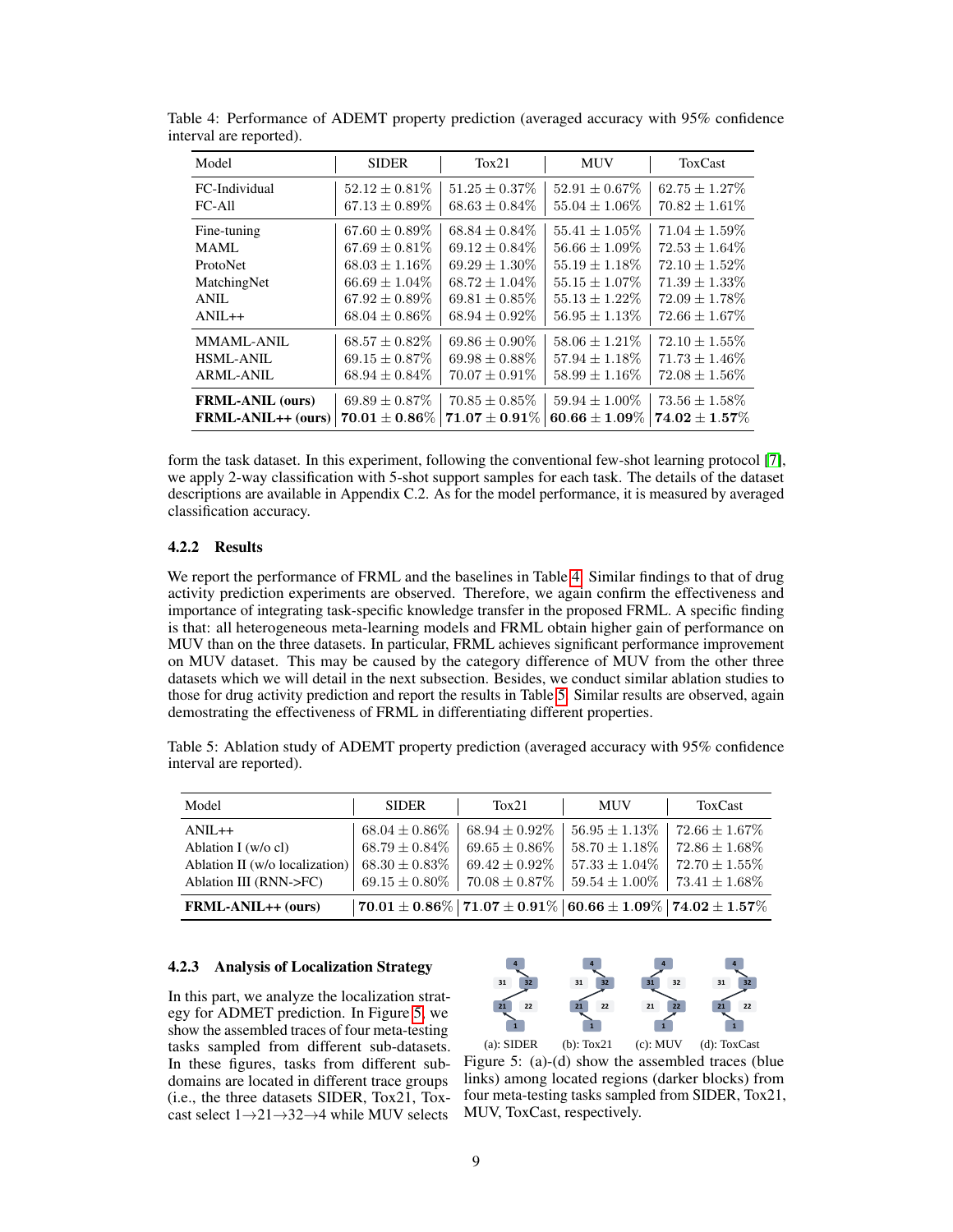$1\rightarrow 22\rightarrow 31\rightarrow 4$ , respectively). Compared to SIDER, Tox21, Toxcast, we notice that MUV selects a different trace, which matches the natural difference between MUV and the other three datasets. The category of the MUV dataset is a biophysics while that of the other three are physiology. Besides, MUV is designed for validation of virtual screening techniques, while the other three are designed for measuring different targets.

# 5 Related Work

The goal for meta-learning is to learn a set of meta-knowledge that facilitates the learning process of new tasks. There are two mainstream categories of meta-learning approaches. The first category of algorithms, called gradient-based meta-learning algorithms, regards the meta-knowledge as initializations for the base learner [\[7](#page-10-2)[–9,](#page-10-12) [13,](#page-10-13) [14,](#page-10-14) [19,](#page-10-15) [25,](#page-11-13) [30\]](#page-11-14). As for the second category, i.e., metric-based meta-learning algorithms, the aim is to learn a transferable metric space for the meta-learner as well as a lazy learner [\[15,](#page-10-16) [31,](#page-11-7) [32,](#page-11-15) [34,](#page-11-8) [39\]](#page-11-16). However, metric-based algorithms only handle classification problems. In light of this, we consider gradient-based algorithms which are flexible and general enough to be independent of problem types. The majority of gradient-based meta-learning algorithms focus on maintaining a shared set of meta-knowledge (i.e., the initializations for the weights) learned from meta-training tasks. To enhance the ability of generalization to more complicated heterogeneous tasks (e.g., tasks sampled from various distributions), recent studies customize the shared model weight initializations to different tasks modulating the globally-shared weight initializations to be task-specific [\[20,](#page-10-3) [35,](#page-11-3) [37,](#page-11-2) [38\]](#page-11-9). However, our proposed FRML goes further than customization of weight initializations – it also differentiates neural sub-networks and enhances the generalization capability for significantly different tasks.

Up to now, only a few studies have explored the application of meta-learning to address the problem of limited labeled data in healthcare. The two representative metric-based meta-learning algorithms, i.e., MatchingNet [\[34\]](#page-11-8) and ProtoNet [\[31\]](#page-11-7), have been used for protein binding prediction [\[2\]](#page-10-17) and dematological disease diagnosis [\[22\]](#page-11-17). As we mentioned above, metric-based meta-learning algorithms do not work for the regression of activity values we focus on in this work. On the other hand, Zhang et al. [\[40\]](#page-12-0), Qiu et al. [\[23\]](#page-11-18), and Luo et al. [\[17\]](#page-10-18) applied the widely used model agnostic meta-learning (MAML) algorithm [\[7\]](#page-10-2) to the problems of clinical risk prediction, genomic survival analysis, and protein binding, respectively. Yet, the proposed FRML accommodates a wide range of assays effectively by tailoring sub-networks for each assay.

# 6 Conclusion

In this paper, we aim to tackle the challenge of data insufficiency in drug discovery by transferring the knowledge from historical assays. Specifically, we propose a novel meta-learning framework, FRML, to effectively learn the transferable knowledge and meantime adapt to various assays. FRML dissects the base learner into hierarchically organized functional regions. The representation of a target assay is forwarded to the recurrent region localization network to locate and assemble the assay-specific functional regions. The experiments on virtual screening and ADMET prediction demonstrate the effectiveness of FRML, and the analyses onThe the localization strategy further verify its sound interpretability in capturing the similarity between assays.

The limitation of this work is that we have not investigated the robustness of the proposed FRML. If the proposed framework is easy to be attacked, it may cause negative social impacts. For example, if the framework suggests misleading results, it will delay even harm drug discovery progress. We will investigate the problem in the future.

# Acknowledgement

H.Y. and Z.L. are supported in part by NSF awards IIS-#1652525 and IIS-#1618448. The views and conclusions contained in this paper are those of the authors and should not be interpreted as representing any funding agencies. This work was also supported in part by the start-up grant from City University of Hong Kong (9610512). Besides, Y.W. would like to acknowledge the support from the Tencent AI Lab Rhino-Bird Gift Fund.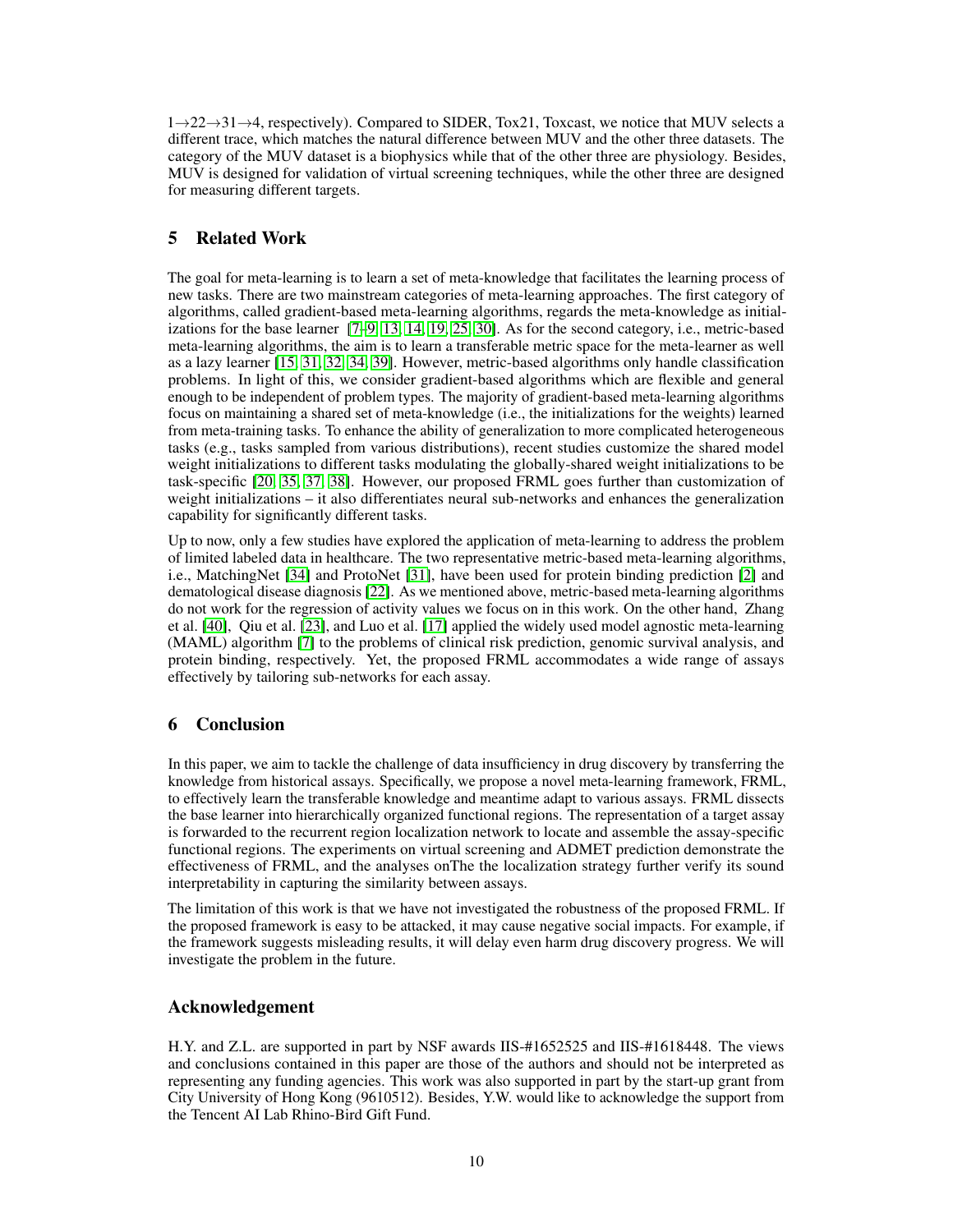## References

- <span id="page-10-9"></span>[1] Chembl. URL <https://www.ebi.ac.uk/chembl/>.
- <span id="page-10-17"></span>[2] Han Altae-Tran, Bharath Ramsundar, Aneesh S Pappu, and Vijay Pande. Low data drug discovery with one-shot learning. *ACS central science*, 3(4):283–293, 2017.
- <span id="page-10-8"></span>[3] Antreas Antoniou, Harrison Edwards, and Amos Storkey. How to train your maml. In *International Conference on Learning Representations*, 2019.
- <span id="page-10-0"></span>[4] Kristy A Carpenter, David S Cohen, Juliet T Jarrell, and Xudong Huang. Deep learning and virtual drug screening. *Future medicinal chemistry*, 10(21):2557–2567, 2018.
- <span id="page-10-4"></span>[5] Michael W Cole, Joset A Etzel, Jeffrey M Zacks, Walter Schneider, and Todd S Braver. Rapid transfer of abstract rules to novel contexts in human lateral prefrontal cortex. *Frontiers in human neuroscience*, 5:142, 2011.
- <span id="page-10-5"></span>[6] Chelsea Finn and Sergey Levine. Meta-learning and universality: Deep representations and gradient descent can approximate any learning algorithm. *arXiv preprint arXiv:1710.11622*, 2017.
- <span id="page-10-2"></span>[7] Chelsea Finn, Pieter Abbeel, and Sergey Levine. Model-agnostic meta-learning for fast adaptation of deep networks. In *ICML*, pages 1126–1135, 2017.
- [8] Chelsea Finn, Kelvin Xu, and Sergey Levine. Probabilistic model-agnostic meta-learning. *arXiv preprint arXiv:1806.02817*, 2018.
- <span id="page-10-12"></span>[9] Erin Grant, Chelsea Finn, Sergey Levine, Trevor Darrell, and Thomas Griffiths. Recasting gradient-based meta-learning as hierarchical bayes. *arXiv preprint arXiv:1801.08930*, 2018.
- <span id="page-10-6"></span>[10] Eric Jang, Shixiang Gu, and Ben Poole. Categorical reparameterization with gumbel-softmax. In *ICLR*, 2017.
- <span id="page-10-11"></span>[11] Michael Kuhn, Ivica Letunic, Lars Juhl Jensen, and Peer Bork. The sider database of drugs and side effects. *Nucleic acids research*, 44(D1):D1075–D1079, 2016.
- <span id="page-10-10"></span>[12] Greg Landrum. Rdkit: Open-source cheminformatics software. 2016. URL [https://](https://github.com/rdkit/rdkit/releases/tag/Release_2016_09_4) [github.com/rdkit/rdkit/releases/tag/Release\\_2016\\_09\\_4](https://github.com/rdkit/rdkit/releases/tag/Release_2016_09_4).
- <span id="page-10-13"></span>[13] Yoonho Lee and Seungjin Choi. Gradient-based meta-learning with learned layerwise metric and subspace. In *ICML*, pages 2927–2936, 2018.
- <span id="page-10-14"></span>[14] Zhenguo Li, Fengwei Zhou, Fei Chen, and Hang Li. Meta-sgd: Learning to learn quickly for few shot learning. *arXiv preprint arXiv:1707.09835*, 2017.
- <span id="page-10-16"></span>[15] Ming-Yu Liu, Xun Huang, Arun Mallya, Tero Karras, Timo Aila, Jaakko Lehtinen, and Jan Kautz. Few-shot unsupervised image-to-image translation. *arXiv preprint arXiv:1905.01723*, 2019.
- <span id="page-10-1"></span>[16] Yuzhi Liu, Chengyuan Liang, Liang Xin, Xiaodong Ren, Lei Tian, Xingke Ju, Han Li, Yongbo Wang, Qianqian Zhao, Hong Liu, et al. The development of coronavirus 3c-like protease (3clpro) inhibitors from 2010 to 2020. *European journal of medicinal chemistry*, page 112711, 2020.
- <span id="page-10-18"></span>[17] Yunan Luo, Jianzhu Ma, Xiaoming Zhao, Yufeng Su, Yang Liu, Trey Ideker, and Jian Peng. Mitigating data scarcity in protein binding prediction using meta-learning. In *RECOMB*, pages 305–307. Springer, 2019.
- <span id="page-10-7"></span>[18] Chris J Maddison, Andriy Mnih, and Yee Whye Teh. The concrete distribution: A continuous relaxation of discrete random variables. 2017.
- <span id="page-10-15"></span>[19] Alex Nichol and John Schulman. Reptile: a scalable metalearning algorithm. *arXiv preprint arXiv:1803.02999*, 2018.
- <span id="page-10-3"></span>[20] Boris Oreshkin, Pau Rodríguez López, and Alexandre Lacoste. Tadam: Task dependent adaptive metric for improved few-shot learning. In *NeurIPS*, pages 721–731, 2018.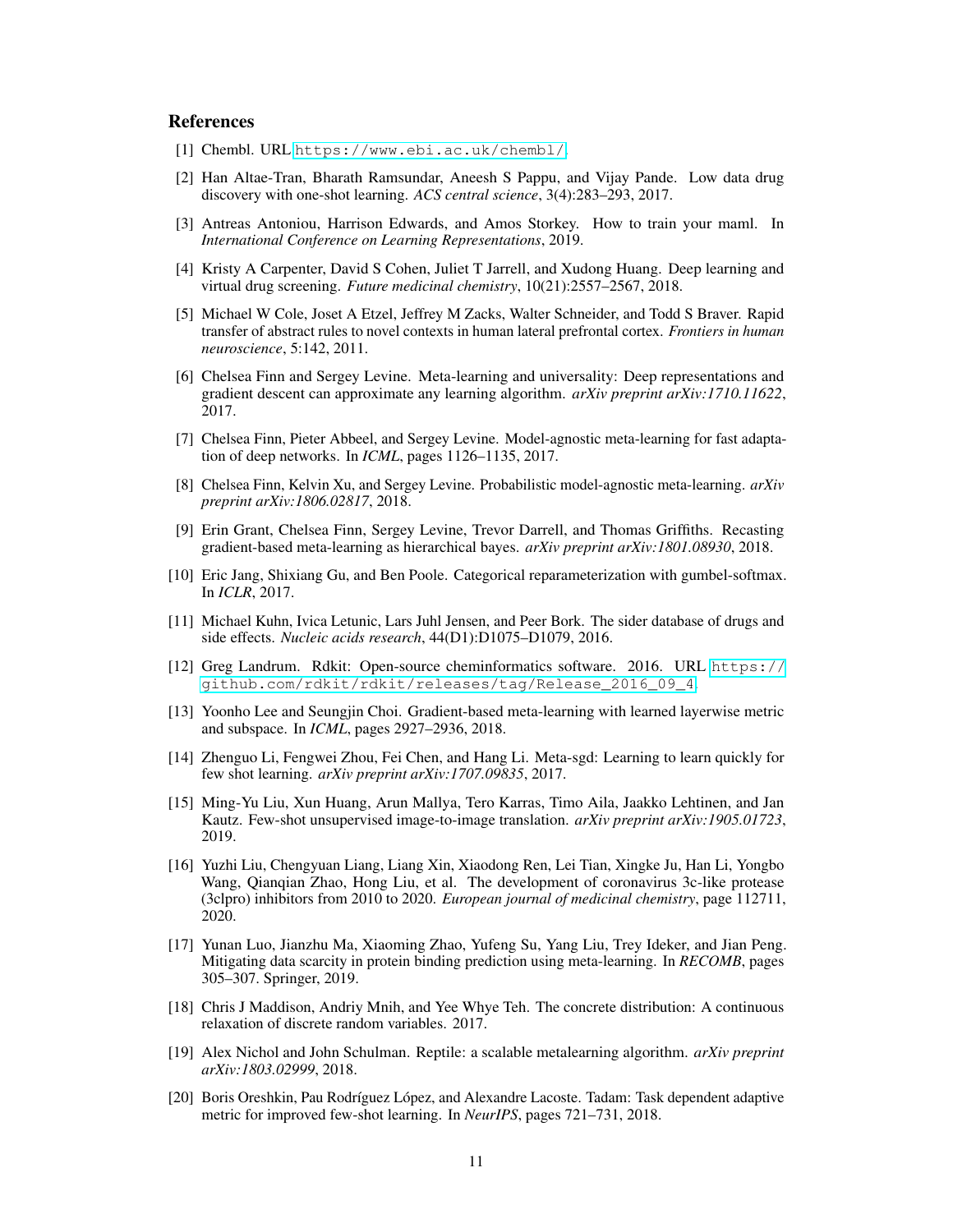- <span id="page-11-1"></span>[21] Sinno Jialin Pan, Qiang Yang, et al. A survey on transfer learning. *IEEE Transactions on knowledge and data engineering*, 22(10):1345–1359, 2010.
- <span id="page-11-17"></span>[22] Viraj Prabhu, Anitha Kannan, Murali Ravuri, Manish Chablani, David Sontag, and Xavier Amatriain. Prototypical clustering networks for dermatological disease diagnosis. *arXiv preprint arXiv:1811.03066*, 2018.
- <span id="page-11-18"></span>[23] Yeping Lina Qiu, Hong Zheng, Arnout Devos, Heather Selby, and Olivier Gevaert. A metalearning approach for genomic survival analysis. *Nature communications*, 11(1):1–11, 2020.
- <span id="page-11-6"></span>[24] Aniruddh Raghu, Maithra Raghu, Samy Bengio, and Oriol Vinyals. Rapid learning or feature reuse? towards understanding the effectiveness of maml. In *ICLR*, 2020.
- <span id="page-11-13"></span>[25] Aravind Rajeswaran, Chelsea Finn, Sham M Kakade, and Sergey Levine. Meta-learning with implicit gradients. In *NeurIPS*, pages 113–124, 2019.
- <span id="page-11-4"></span>[26] Carlo Reverberi, Kai Görgen, and John-Dylan Haynes. Compositionality of rule representations in human prefrontal cortex. *Cerebral cortex*, 22(6):1237–1246, 2012.
- <span id="page-11-12"></span>[27] Ann M Richard, Richard S Judson, Keith A Houck, Christopher M Grulke, Patra Volarath, Inthirany Thillainadarajah, Chihae Yang, James Rathman, Matthew T Martin, John F Wambaugh, et al. Toxcast chemical landscape: paving the road to 21st century toxicology. *Chemical research in toxicology*, 29(8):1225–1251, 2016.
- <span id="page-11-5"></span>[28] David Rogers and Mathew Hahn. Extended-connectivity fingerprints. *Journal of chemical information and modeling*, 50(5):742–754, 2010.
- <span id="page-11-11"></span>[29] Sebastian G Rohrer and Knut Baumann. Maximum unbiased validation (muv) data sets for virtual screening based on pubchem bioactivity data. *Journal of chemical information and modeling*, 49(2):169–184, 2009.
- <span id="page-11-14"></span>[30] Andrei A Rusu, Dushyant Rao, Jakub Sygnowski, Oriol Vinyals, Razvan Pascanu, Simon Osindero, and Raia Hadsell. Meta-learning with latent embedding optimization. *arXiv preprint arXiv:1807.05960*, 2018.
- <span id="page-11-7"></span>[31] Jake Snell, Kevin Swersky, and Richard Zemel. Prototypical networks for few-shot learning. In *NeurIPS*, pages 4077–4087, 2017.
- <span id="page-11-15"></span>[32] Flood Sung, Yongxin Yang, Li Zhang, Tao Xiang, Philip HS Torr, and Timothy M Hospedales. Learning to compare: Relation network for few-shot learning. In *CVPR*, pages 1199–1208, 2018.
- <span id="page-11-0"></span>[33] Vladimir Svetnik, Andy Liaw, Christopher Tong, J Christopher Culberson, Robert P Sheridan, and Bradley P Feuston. Random forest: a classification and regression tool for compound classification and qsar modeling. *Journal of chemical information and computer sciences*, 43 (6):1947–1958, 2003.
- <span id="page-11-8"></span>[34] Oriol Vinyals, Charles Blundell, Timothy Lillicrap, Daan Wierstra, et al. Matching networks for one shot learning. In *NeurIPS*, pages 3630–3638, 2016.
- <span id="page-11-3"></span>[35] Risto Vuorio, Shao-Hua Sun, Hexiang Hu, and Joseph J Lim. Multimodal model-agnostic meta-learning via task-aware modulation. In *NeurIPS*, pages 1–12, 2019.
- <span id="page-11-10"></span>[36] Zhenqin Wu, Bharath Ramsundar, Evan N Feinberg, Joseph Gomes, Caleb Geniesse, Aneesh S Pappu, Karl Leswing, and Vijay Pande. Moleculenet: a benchmark for molecular machine learning. *Chemical science*, 9(2):513–530, 2018.
- <span id="page-11-2"></span>[37] Huaxiu Yao, Ying Wei, Junzhou Huang, and Zhenhui Li. Hierarchically structured meta-learning. In *ICML*, pages 7045–7054, 2019.
- <span id="page-11-9"></span>[38] Huaxiu Yao, Xian Wu, Zhiqiang Tao, Yaliang Li, Bolin Ding, Ruirui Li, and Zhenhui Li. Automated relational meta-learning. In *ICLR*, 2020.
- <span id="page-11-16"></span>[39] Sung Whan Yoon, Jun Seo, and Jaekyun Moon. Tapnet: Neural network augmented with task-adaptive projection for few-shot learning. In *ICML*, pages 7115–7123, 2019.